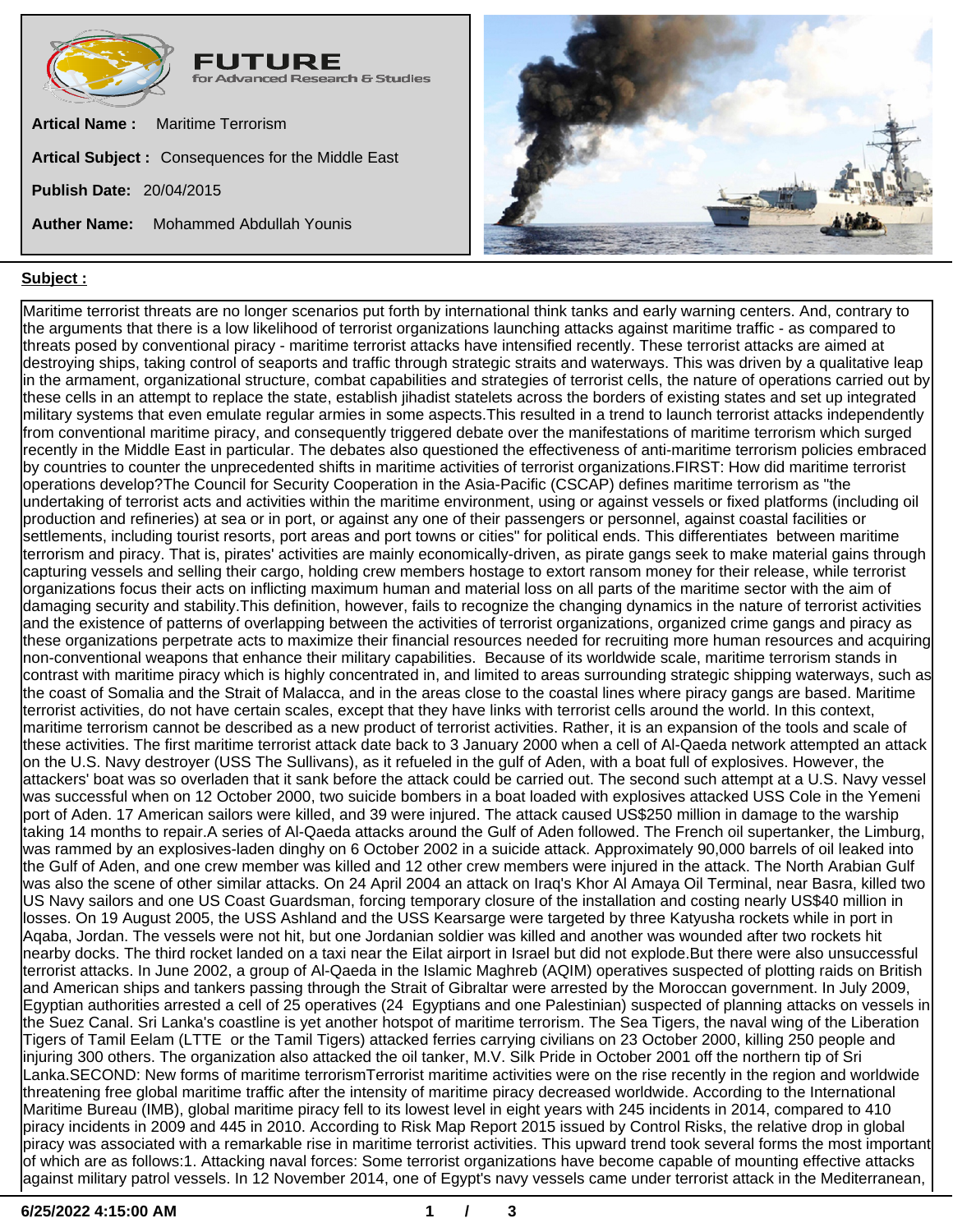leaving five servicemen injured and eight others missing at sea. The attack took place off the coast of Damietta province in the country's north east. The Egyptian military navy and air force were called in to deal with the 32 assailants, destroy their four boats and arrest all of them. Navy forces also seized a commercial Russian-flagged ship in the northern mouth of the Suez Canal. The crew members of the ship and a number of Egyptian navy serviceman were interrogated about their potential links with the attack.In the same context, in early September 2014, the newly-formed Al-Qaeda in the Indian Subcontinent (AQIS) attacked a Pakistani navy dockyard in Karachi — the organization's first strike since its existence was made public a month earlier. The attackers were former Pakistan Navy officers-turned-jihadists who succeeded in hijacking a missile frigate at a Karachi naval base in a bid to use it to stage an attack on US and Indian navy patrol vessels in the Indian Ocean. The attackers who included former rouge Naval official Awais Jhakrani, attempted to take control of PNS Zulfiqar, a Pakistani navy frigate, in the attack which was described by Indian Navy Chief, Admiral RK Dhowan, as a serious and unprecedented development in the military capabilities of the terrorist organizations operating in Pakistan.2. Taking control of ports: Jihadist organizations have been launching attempts to seize seaports to control maritime traffic. Despite the fact that in October 2014 the African Union troops together with Somali troops took control of Barawe, a Somali port town used by al-Shabaab group, the terrorist group was able to retake Kuday, a key Island in the country's southern region after killing around 25 Somali soldiers in a surprising attack before mid-November 2014. The attack forced Somalia's troops to pull out from the island, which was the most important port that the terrorist group lost following Kenya's military intervention to back Somalian government forcesSimilarly, in Libya, fierce fighting went on between the extremist Fajr Libya militia controlling the capital Tripoli and the Libyan National Army to seize the port of Tripoli in November 2014. In 14 December 2014, and as fighting raged on, Libya's National Oil Corporation declared force majeure over the country's largest oil ports of Sidra and Ras Lanuf in the east where Fajr Libya targeted oil terminals. The same happened in March 2014, where fighting raged on over the country's Brega oil port, in addition to Sidra and Ras Lanuf, when terrorist groups seized oil storage facilities and started to export 700,000 barrels of crude per day independently from the state's institutions.3. Maritime piracy: Al-Shabaab militant group in Somalia followed in ISIL's footsteps as in relying on self-financing because of a shrinking flow of funds from Al-Qaeda and the tightening of security control on the cross-border flow of funds. A report in the New York Times revealed that the militant group succeeded in bolstering its financial independence from Al-Qaeda by carrying out piracy operations, hijackings and exporting charcoal to make around US\$100 million a year in self-funding. Similarly, a report issued in mid-October 2014 by the Somalia-Eritrea Monitoring Group, which oversees compliance with U.N. sanctions on the two countries, noted that illegal charcoal exports in the past year were worth at least US\$250 million, as Al Shabab increased shipments in collaboration with tribes in southern Somali .The UN Security Council's group said it counted 161 vessels exporting charcoal from Somalia's southern ports of Kismayu and Barawe between June 2013 and May 2014. The renewed activity of Al Shahab will likely exacerbate threats posed to maritime traffic through the Strait of Hormuz, the Gulf of Aden and the Red Sea.Furthermore, the World Bank's report, "The Pirates of Somalia: Ending the Threat; Rebuilding a Nation", released in 2013, shows that Somali piracy between 2007-2013 held at least 145 vessels, hijacked as many as 3,741 crew members. The report concluded that trading partners for which the shortest shipping route goes through the Arabian Sea saw a drop of 7.4 percent in the value of their yearly trade," when compared to partners that used other routes. It also noted that the average annual ransom payment to pirates stood at US\$53 million. Somali piracy also cost the global economy roughly US\$18 billion a year in increased trade costs. 4. Targeting shipping routes: Terrorist organizations are in possession of non-conventional weapon systems that enable them to launch attacks to disrupt traffic at strategic straits and waterways. On 7 February 2015, Egypt's military thwarted a terrorist attack on the Suez Canal. The Second Field Army uncovered two rockets which were prepared to be launched in the direction of the Suez Canal. A month earlier, on 10 January, a terrorist cell was arrested for planning to launch attacks on the Suez Canal. Similar attempts to disrupt shipping traffic in the Strait of Malacca in Indonesia were made by terrorist groups. The group planned to blast a giant commercial ship as it transits through the narrow waterway to cause unprecedented losses to the global economy.THIRD: Measures to counter threatsThe aforementioned developments in the activities of terrorist organizations drove Middle East countries to review their security measures to bolster their maritime security. This was demonstrated by statements made by Foreign Minister of the UAE, Sheikh Abdullah bin Zayed Al Nahyan, at the opening of Counter-Piracy Conference in Dubai on 28 October 2014, where he warned of new threats, saying that groups like ISIS develop ties to criminal networks and arms networks, in a bid to expand its operations into the sea and threaten vital channels such as the Strait of Hormuz, the Red Sea, and the Gulf of Aden .The most important demonstration of the increasing international interest in combating maritime terrorism was reflected in the intensive visits to Casablanca in September 2014 by NATO ships assigned to Standing NATO Maritime Group TWO (SNMG2) to conduct naval exercises for as part of Operation Active Endeavour under which NATO ships are patrolling the Mediterranean and monitoring shipping to help deter, defend, disrupt and protect against terrorist activity. The navies of Italy, Belgium, Turkey, Spain, Germany, Greece and UK are involved in the counterterrorism operation.On October 2013, the Saudi Eastern Province Border Guard announced the formation of a new protection force to protect vital marine-based facilities including oil fields and oil rigs and critical marine installations in the province which sits atop the country's largest oil fields. The new forces is made up of three units for "marine protection, coastal protection and portable units". The new force was trained to prevent terrorists from infiltrating into the these critical installations. The Directorate then announced that elite officers and personnel with field and administrative experience were trained inside and outside the Kingdom by international experts and the Maritime Border Guard Institute.In the same context, the Gulf Cooperation Council (GCC) Summit on 10 December 2014, in Doha, Qatar, approved the formation of a joint GCC naval taskforce.The announcement coincided with the Offshore Patrol Vessels Middle East which was held on 8 December bringing together representatives of defense companies from Spain, Italy, Germany and the U.S, as well as representatives of NATO members and GCC countries. The event was focused on showcasing the latest counter-piracy and anti-terrorism equipment and weapon systems for enhancing maritime security in the Middle East. Intra-Arab joint military exercises came in the same context. These include a joint military exercise, code named Zayed-1, held in March 2014 in the UAE's Western Region by the UAE and Egyptian air forces, navies and special forces; Exercise Eagle Salute in June 2014, which was a joint training involving forces from the United States, UAE and Egypt; the Khalifa-1 joint exercise held in June 2014 by the UAE and Egyptian naval forces; and Alexandroupolis-14, a joint naval exercise held in December 2014 in the Mediterranean Sea by the Egyptian and Greek navies.ConclusionIn general, it is safe to say that increasing precautions being taken to counter the threats posed by maritime terrorism should take into account the shifts in the strategic baselines of terrorist organizations. These include the fact that the activities of these organizations are no longer limited to attacks against maritime traffic, attempts to seize ports and oil terminals, maritime piracy and illegal trading in oil and commodities with the aim of